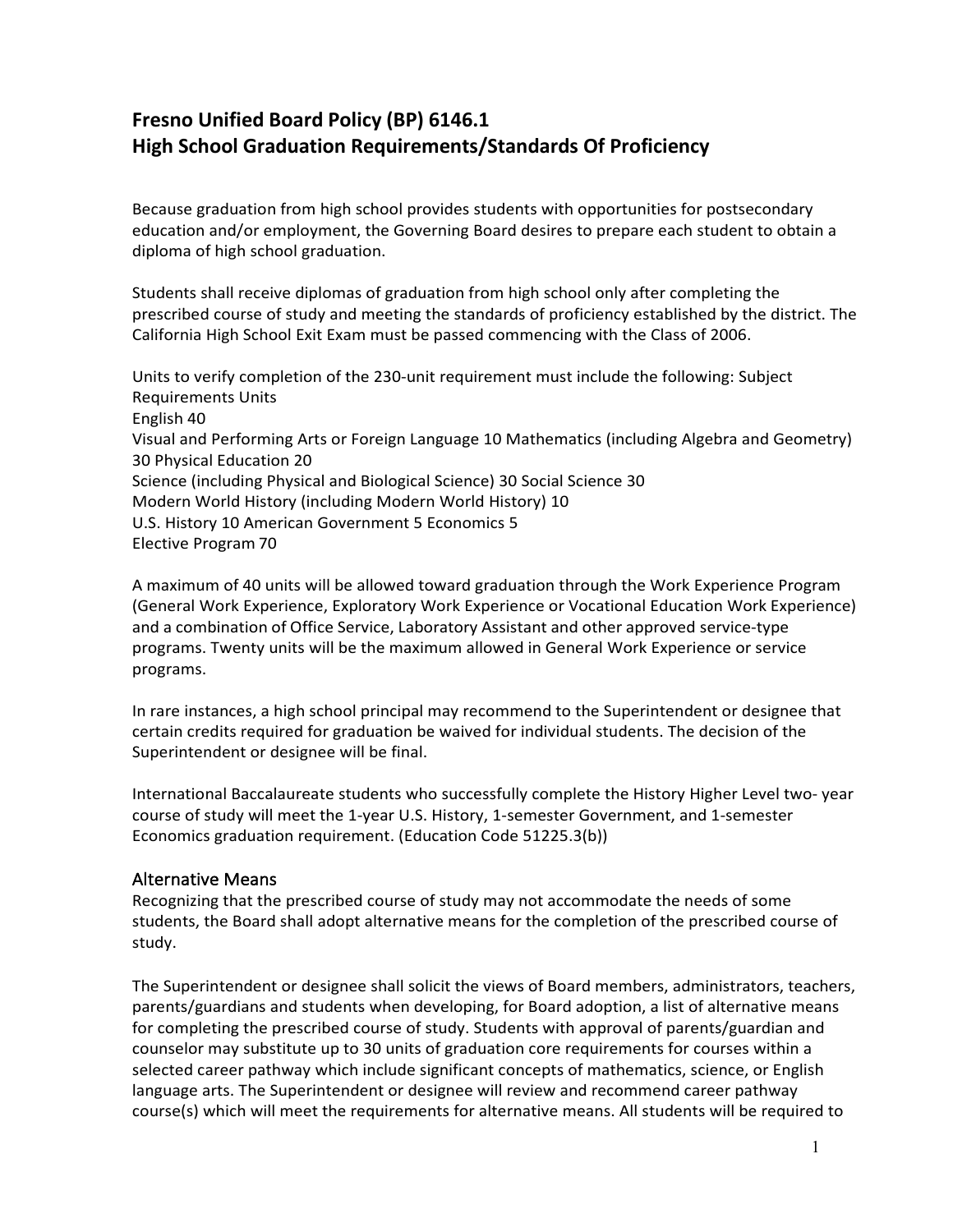have algebra and geometry and three years of laboratory science. Alternative means may include, but not be limited to, the following:

- 1. Earned credit at an accredited California university/college.
- 2. Algebra/geometry, science, and foreign language courses offered in middle school.
- 3. Approved Career Pathway course with significant instruction in math, science and English.

4. 2+2+2 courses that have been accepted by an accredited postsecondary institution for mathematics, science, and English credit or other elective credit.

Requirements for graduation and specified alternative means for completing the prescribed course of study shall be made available to students, parents/guardians and the public. (Education Code 51225.3)

*(cf. 6146.11 - Alternative Credits Toward Graduation) (cf. 6146.2 - Certificate of Proficiency/High SchoolEquivalency)*

Students shall not be required to have resided within the district for any minimum length of time as a condition of high school graduation. (Education Code 51411)

# Disabled Students

Recognizing that the prescribed course of study may not accommodate the needs of some disabled students, IEP teams shall be authorized to specify the substitution of up to two classes (20 units) of non-college preparatory course work. These classes shall be approved by the district, which will satisfy district graduation requirements in excess of state standards. IEP teams shall make decisions on a case-by-case basis consistent with this policy.

## Foreign Exchange Students

Foreign exchange students may receive certificates of recognition.

#### *(cf. 6145.6 - International Exchange)*

California High School Exit Examination for 2006 and later.

At the beginning of each school year or at the time a student transfers into the district, the Board shall provide written notification to all students in grades 9 through 12 and to their parents/guardians that, starting in the 2005-06 school year and each year thereafter, each student completing the 12th grade shall be required to successfully pass the California High School Exit Examination as a condition of graduation. The notification shall include, at a minimum, the date of the examination, the requirements for passing the examination, and the consequences of not passing the examination. (Education Code 48980, 60850)

#### *(cf. 5145.6 - Parental Notifications)*

The examination shall be administered in accordance with law, Board policy and administrative regulation.

#### *(cf. 6162.5 - Student Assessment)*

When students do not demonstrate sufficient progress toward passing the exit examination, supplemental instruction offered by the district shall be designed to assist students to succeed on the exit examination and shall reflect statewide academic standards to the extent that the district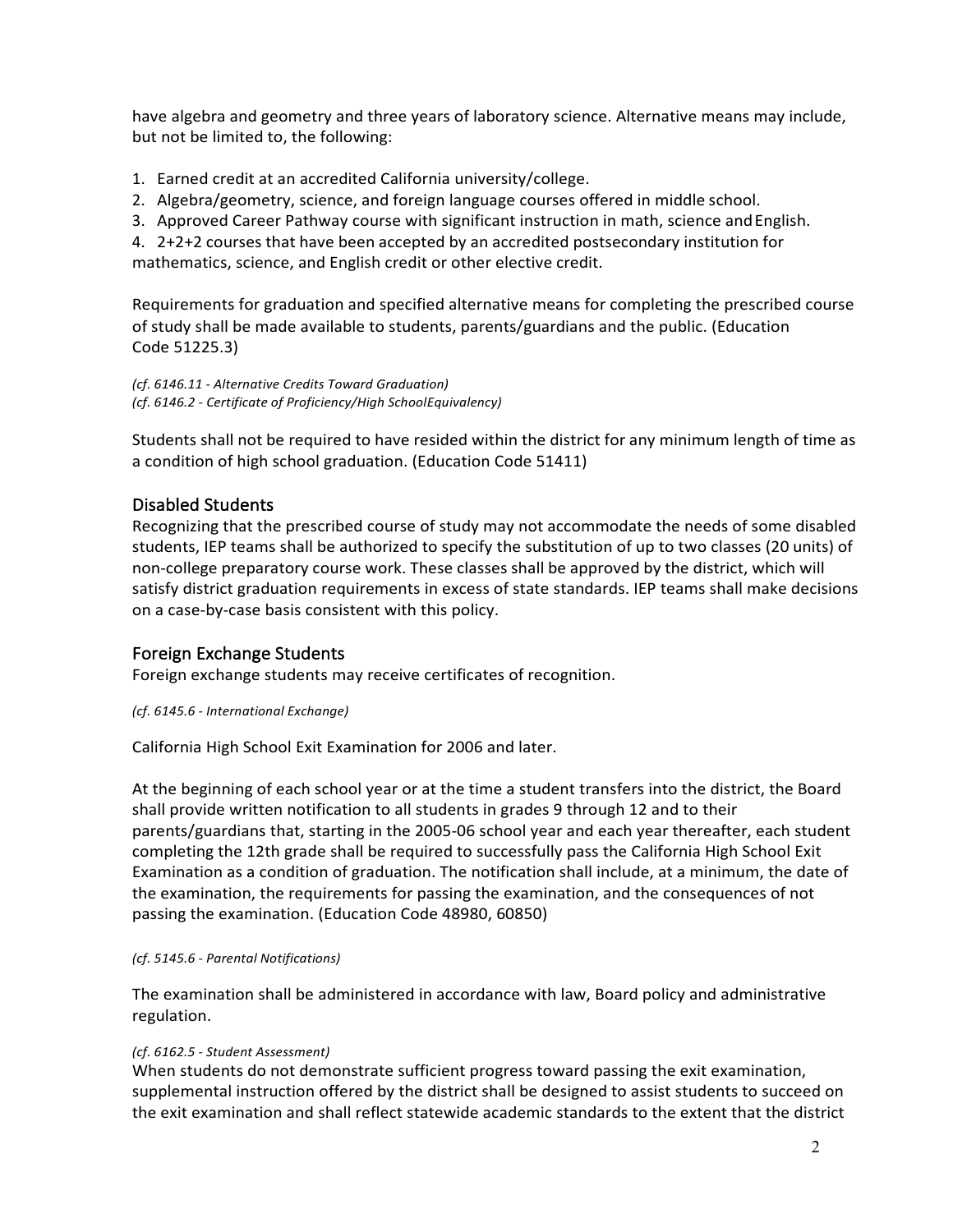has aligned its curriculum with those standards. (Education Code 60851)

*(cf. 6011 - Academic Standards)*

Supplemental instruction shall include summer school instructional programs for students in grades 7 through 12 who do not demonstrate sufficient progress toward passing the exit examination. (Education Code 37252)

*(cf. 5123 - Promotion/Acceleration/Retention) (cf. 6177 - Summer School)*

The Superintendent or designee shall ensure that parents/guardians are properly notified of the district proficiency requirements for graduation and will ensure parent/guardian involvement and consultation as required by law in instances where a student has not met district standards.

*(cf. 5127 - Graduation Ceremonies and Procedures) (cf. 6146.4 - Differential Graduation and Competing Standards) (cf. 6164.2 - Guidance Services)*

*Fresno Unified School District prohibits discrimination, harassment, intimidation, and bullying based on actual or perceived race, color, ethnicity, national origin, immigration status, ancestry, age, creed, religion, political affiliation, gender, gender identity, gender expression, genetic information, mental or physical disability, sex, sexual orientation, marital status, pregnancy or parental status, medical information, military veteran status, or association with a person or a group with one or more of these actual or perceived characteristics or any other basis protected by law or regulation, in its educational program(s) or employment.*

Legal Reference: EDUCATION CODE 37252 Supplemental instructional programs 48430 Continuation education schools andclasses 48645.5 Acceptance of coursework 48980 Notification of parent/guardian 51224 Skills and knowledge required for adult life 51224.5 Algebra instruction 51225.3 Requirements for graduation 51225.5 Honorary diplomas; foreign exchange students 51228 Graduation requirements 51240-51246 Exemptions from requirements 51410-51412 Diplomas 51420-51427 High school equivalency certificates 51450-51455 Golden State Seal Merit Diploma 56390-56392 Recognition for educational achievement, special education 60850-60859 High school exit exam 66204 Certification of high school courses as meeting university admissions criteria

CODE OF REGULATIONS, TITLE 5 1600-1651 Graduation of pupils from grade 12 and credit toward graduation Management Resources:

CSBA POLICY ADVISORIES Preparing for the High Stakes of the High School Exit Exam: An Examination of Certificates of Completion, September 2005 Algebra I Requirement: Eligibility for High School Diplomas, March 2004

WEB SITES CSBA[: http://www.csba.org](http://www.csba.org/)